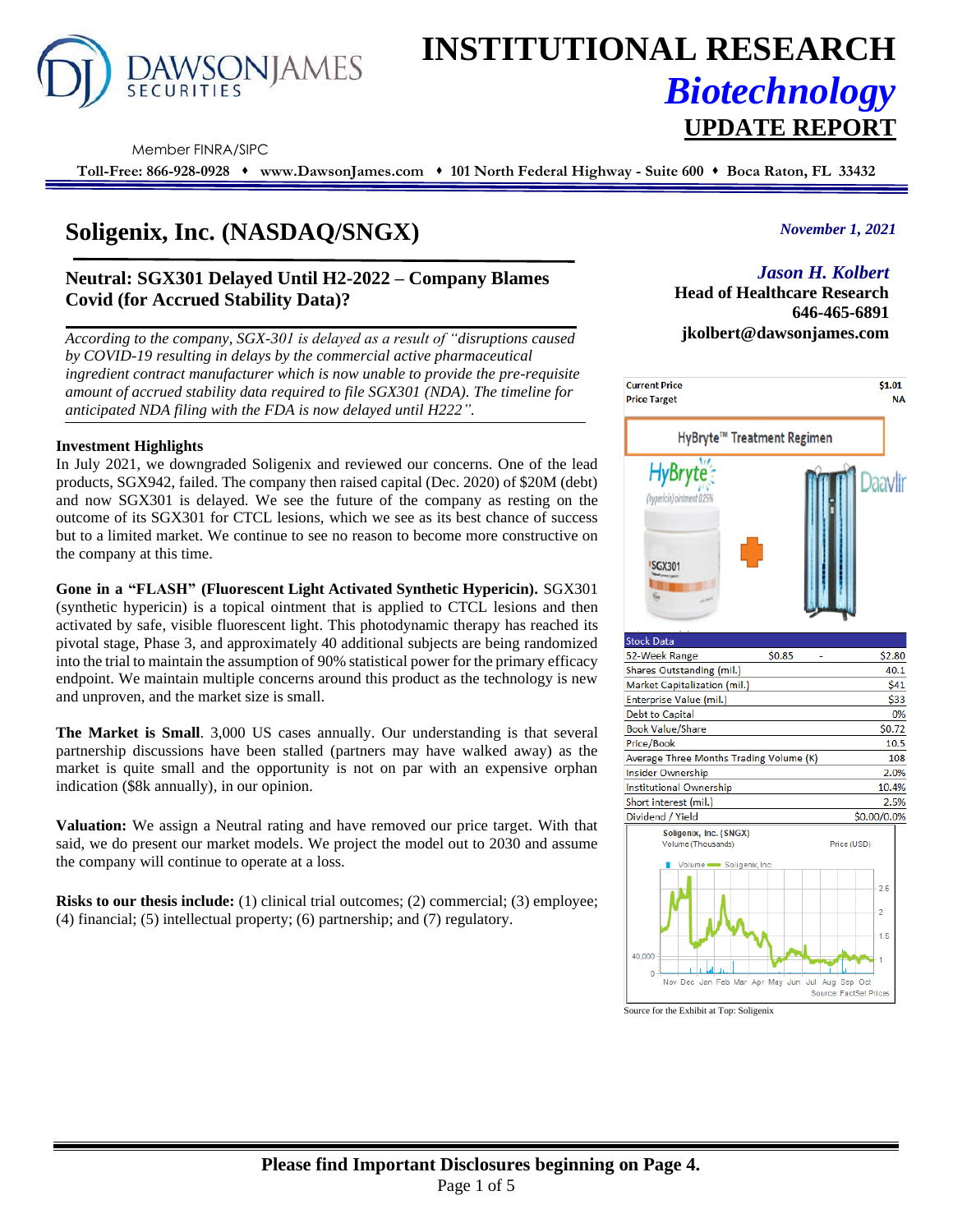[www.dawsonjames.com](http://www.dawsonjames.com/)



#### **Modeling Assumptions: SGX301**

- **1. Prevalence.** There are an estimated 40,000 individuals who have been diagnosed with CTCL worldwide. In the United States, 3,000 new cases are diagnosed each year.
- **2. Clinical and regulatory outcome assumptions.** We assume final topline results for the SGX301 Phase 3 study will become available soon. If the trial is successful, we expect an NDA / approval in 2021. As such, we anticipate that Soligenix will begin to commercialize SGX301 in 2021.
- **3. Product assumptions.** We assume that a yearly treatment cycle for SGX 301 costs \$8,000. We also predict that the cost of the drug will increase by 1% per year, but this number may be too conservative since the current off-label treatments are priced at \$10,000.
- **4. Probability of Success.** We assign just a 10% risk adjustment to our therapeutic model of SGX301 based on the risks associated with the indications, which have a high failure rate, even in late-stage trials.

#### **Exhibit 1. SGX301 Model**

| <b>SGX301 (CTCL)</b>                       |          |                          |          |         |                    |                      |         |           |           |           |          |                 |         |
|--------------------------------------------|----------|--------------------------|----------|---------|--------------------|----------------------|---------|-----------|-----------|-----------|----------|-----------------|---------|
| <b>SGX301 Revenues Model</b>               | 2018     | 2019                     | 2020     | 2021    | 2022               | 2023                 | 2024    | 2025      | 2026      | 2027      | 2028     | 2029            | 2030    |
| <b>CTCL Prevalance</b>                     | 40,000   | 42.800                   | 45,796   | 49,002  | 51,942             | 55,058               | 58,362  | 61,280    | 64.344    | 67,561    | 70.264   | 73,074          | 75,997  |
| Market Size Growth                         | 7%       | 7%                       | 7%       | 6%      | 6%                 | 6%                   | 5%      | 5%        | 5%        | 4%        | 4%       | 4%              | 3%      |
| Treated with SGX 301                       | 37,000   | 39.590                   | 42.361   | 45,327  | 48.046             | 50,929               | 53,985  | 56,684    | 59.518    | 62.494    | 64,994   | 67,594          | 70,297  |
| Elgible patients with insurance etc. (75%) | 27.750   | 29.693                   | 31.771   | 33,995  | 36.035             | 38.197               | 40.489  | 42.513    | 44.639    | 46.871    | 48.745   | 50.695          | 52,723  |
| <b>Market Penetration</b>                  | 0%       | 0%                       | 0%       | 4%      | 6%                 | 8%                   | 10%     | 12%       | 14%       | 16%       | 18%      | 19%             | 20%     |
| <b>Treatable Patients</b>                  | $\Omega$ | 0                        | $\Omega$ | 1360    | 2162               | 3056                 | 4049    | 5102      | 6249      | 7499      | 8774     | 9632            | 10545   |
| Average Cost of Therapy                    | \$8,000  | \$8,000                  | \$8,000  | \$8,000 | \$8,080            | \$8,161              | \$8,242 | \$8,325   | \$8,408   | \$8,492   | \$8,577  | \$8,663         | \$8,749 |
| Price Growth                               | 0%       | $0\%$                    | 0%       | $1\%$   | 1%                 | 1%                   | $1\%$   | 1%        | $1\%$     | 1%        | 1%       | 1%              | 1%      |
| Total Sales (\$millions) \$                | ۰.       | $\overline{\phantom{a}}$ |          | 11      | 17<br>\$           | 25<br>-55            | 33      | 42        | '\$<br>53 | 64        | 75<br>Ŝ. | 83 <sup>2</sup> | 92      |
| <b>Risk Adjusted</b>                       | 10%      | 10%                      | 10%      | 10%     | 10%                | 10%                  | 10%     | 10%       | 10%       | 10%       | 10%      | 10%             | 10%     |
| Total Sales (US) (\$millions) \$           | ۰.       | ۰.                       |          |         | $\mathbf{2}$<br>s. | 2 <sup>5</sup><br>-S | 3       | - \$<br>4 | 5<br>- \$ | 6<br>- \$ | 8<br>-S  | 8<br>9          | 9       |

*Source: Dawson James estimates*

#### **Risk Analysis**

In addition to the typical risks associated with development-stage specialty pharmaceutical companies, potential risks specific to Soligenix are as follows:

**Clinical Trial Risk.** There can be no assurances that the outcome of the current trials is successful.

**Commercial risk.** Fluorescent Light Activated Synthetic Hypericin represents a new paradigm in the treatment of CTCL. Adoption may take longer than expected.

**Employee risk.** Soligenix Inc. has an experienced management team in its president and CEO, CFO, CSO, and CMO. Soligenix plans to bring its proposed products to market in the next two years. The success of the company may depend on the experience, abilities and continued services of its senior officers, sales staff, and key scientific personnel.

**Financial risk.** Soligenix is not a profitable company. While the company has a cash balance at this time, it's likely that it will need to raise additional capital to continue to fund operations through NDA application and approval. There are no assurances that the company will be able to successfully raise capital and do so on favorable terms.

**Intellectual property risk.** The company may have to defend its patents and technical know-how, and there can be no assurances that the patents will not be infringed upon or will be held as valid if challenged, and the company may infringe on third parties' patents.

**Partnership risks**. Soligenix depends on government funding for the public health solutions program. This funding could be canceled at any time.

**Regulatory risk**. Soligenix must be able to obtain NDA approval before commercial sales of its products can commence in the United States. The timing of these approvals is uncertain. Additionally, the government's biodefense priority might change, affecting the commercial development of RiVax.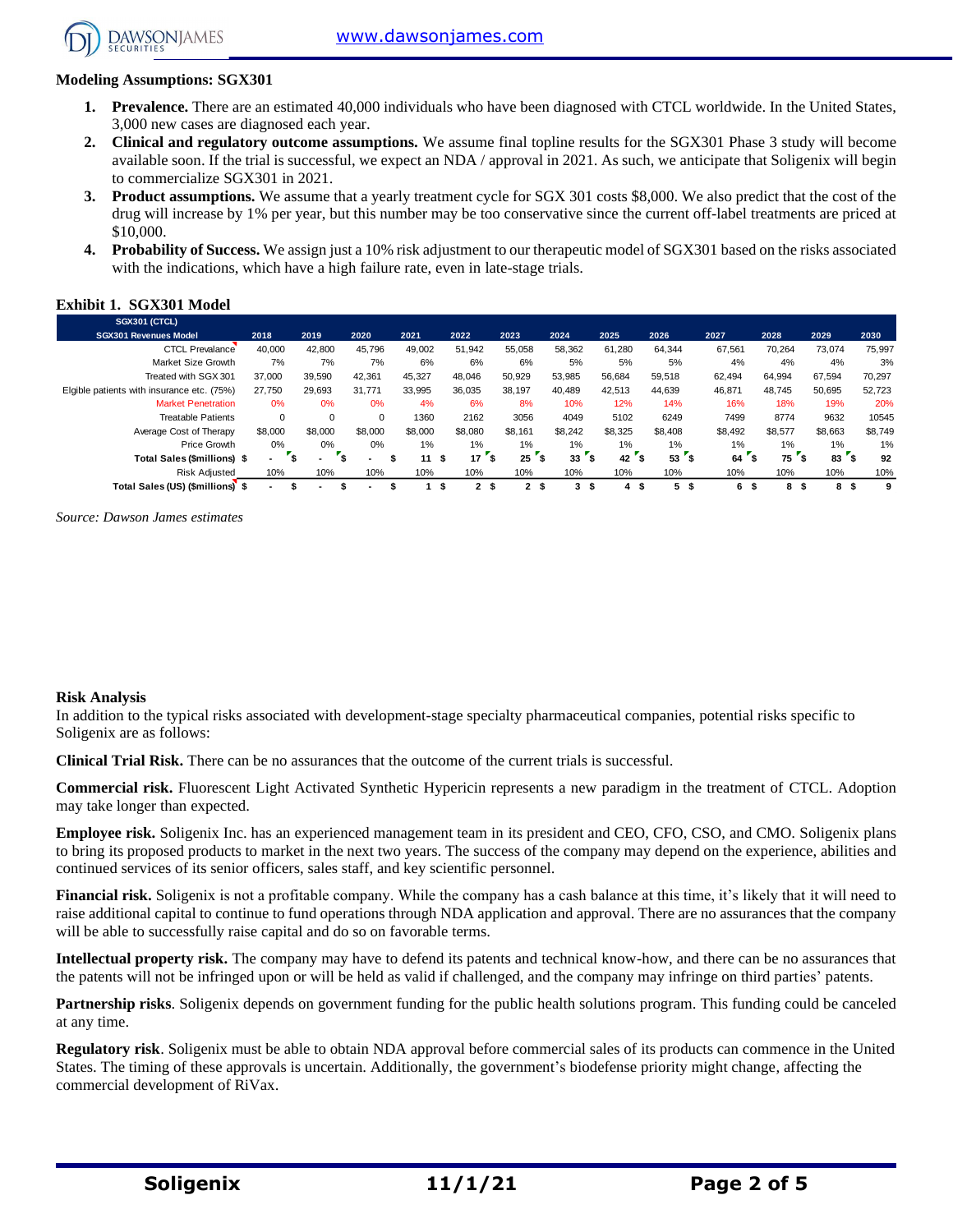# **Exhibit 2. Income Statement**

| Soligenix Inc., Inc. Income Statement (\$000) |            |           |                          |           |           |           |           |           |           |           |           |           |           |           |           |           |           |
|-----------------------------------------------|------------|-----------|--------------------------|-----------|-----------|-----------|-----------|-----------|-----------|-----------|-----------|-----------|-----------|-----------|-----------|-----------|-----------|
| Soligenix Inc: YE Dec. 31                     | 2018A      | 2019A     | 2020E                    | 1Q21E     | 2Q21E     | 3Q21E     | 4Q21E     | 2021E     | 2022E     | 2023E     | 2024E     | 2025E     | 2026E     | 2027E     | 2028E     | 2029E     | 2030E     |
| Revenue (\$000)                               |            |           |                          |           |           |           |           |           |           |           |           |           |           |           |           |           |           |
| SGX942 (Mucositis) (WW)                       |            |           |                          |           |           |           |           |           |           |           |           |           |           |           |           |           |           |
| SGX-301                                       | $\sim$     | $\sim$    | $\overline{\phantom{a}}$ | 272       | 272       | 272       | 272       | 1,088     | 1.747     | 2.494     | 3,337     | 4,247     | 5,255     | 6.369     | 7,526     | 8.344     | 9,226     |
| <b>Total Product Sales</b>                    | <b>COL</b> | $\sim$    | ×.                       | 272       | 272       | 272       | 272       | 1,088     | 1.747     | 2,494     | 3,337     | 4,247     | 5.255     | 6.369     | 7,526     | 8,344     | 9.226     |
| % Cho                                         |            |           |                          |           |           |           |           |           |           |           |           |           |           |           |           |           |           |
| License Revenue                               | 3,965      | 3,216     |                          |           |           |           |           |           |           |           |           |           |           |           |           |           |           |
| <b>Grant Revenue</b>                          | 1,276      | 1.414     |                          |           |           |           |           |           |           |           |           |           |           |           |           |           |           |
| Cost of Grant Revenue                         | (4,598)    | (3, 567)  |                          |           |           |           |           |           |           |           |           |           |           |           |           |           |           |
| % Sequential Growth                           |            |           |                          |           |           |           |           |           |           |           |           |           |           |           |           |           |           |
| <b>Total Revenues</b>                         | 644        | 1.063     | $\sim$                   | 272       | 272       | 272       | 272       | 1.088     | 1.747     | 2,494     | 3,337     | 4.247     | 5.255     | 6.369     | 7,526     | 8.344     | 9,226     |
| Expenses                                      |            |           |                          |           |           |           |           |           |           |           |           |           |           |           |           |           |           |
| Cost of Goods Sold & Acquired in Process R&D  |            |           | 750                      | 27        | 27        | 27        | 27        | 109       | 175       | 249       | 334       | 425       | 525       | 637       | 753       | 834       | 923       |
| <b>COGS % Sales</b>                           |            |           | 10%                      | 10%       | 10%       | 10%       | 10%       | 10%       | 10%       | 10%       | 10%       | 10%       | 10%       | 10%       | 10%       | 10%       | 10%       |
| Research and development                      | 6,751      | 8,123     | 8,912                    | 2,272     | 2,272     | 2,272     | 2,272     | 9,090     | 9,272     | 9.457     | 9.646     | 9,839     | 10,036    | 10,237    | 10,442    | 10,650    | 10,863    |
| R&D % Rev's                                   |            |           |                          |           |           |           |           |           |           |           |           |           |           |           |           |           |           |
| G&A                                           | 2,952      | 3,481     | 8,313                    | 2,120     | 2,120     | 2,120     | 2,120     | 8.479     | 8,649     | 8,822     | 8.998     | 9,178     | 9,362     | 9,549     | 9,740     | 9.935     | 10,133    |
| G&A                                           |            |           |                          |           |           |           |           |           |           |           |           |           |           |           |           |           |           |
| Stock-based compensation - R&D                |            |           |                          |           |           |           |           |           |           |           |           |           |           |           |           |           |           |
| Stock-based compensation - G&A                |            |           |                          |           |           |           |           |           |           |           |           |           |           |           |           |           |           |
| Non-GAAP, Adj                                 |            |           |                          |           |           |           |           |           |           |           |           |           |           |           |           |           |           |
| <b>Total expenses</b>                         | 9,703      | 11,604    | 17,975                   | 4.419     | 4.419     | 4.419     | 4,419     | 17,678    | 18.095    | 18.528    | 18.978    | 19.442    | 19.923    | 20.423    | 20.934    | 21,419    | 21,919    |
| Oper. Inc. (Loss)                             | (9,059)    | (10, 541) | (17, 975)                | (4, 148)  | (4, 148)  | (4, 148)  | (4, 148)  | (16, 590) | (16, 348) | (16, 035) | (15, 641) | (15, 195) | (14,669)  | (14, 054) | (13, 408) | (13,075)  | (12, 693) |
| <b>Oper Margin</b>                            | <b>NM</b>  | <b>NM</b> | <b>NM</b>                | <b>NM</b> | <b>NM</b> | <b>NM</b> | <b>NM</b> | <b>NM</b> | <b>NM</b> | <b>NM</b> | <b>NM</b> | <b>NM</b> | <b>NM</b> | <b>NN</b> | <b>NM</b> | <b>NM</b> | <b>NM</b> |
| Interest Income                               | 159        | 149       |                          |           |           |           |           |           |           |           |           |           |           |           |           |           |           |
| Interest expense                              |            |           |                          |           |           |           |           |           |           |           |           |           |           |           |           |           |           |
| Other Income (expense)                        |            | 426       |                          |           |           |           |           |           |           |           |           |           |           |           |           |           |           |
| Change in fair value of warrant liability     |            |           |                          |           |           |           |           |           |           |           |           |           |           |           |           |           |           |
| Pre-tax income                                | (8,900)    | (9,966)   | (17, 975)                | (4, 148)  | (4, 148)  | (4, 148)  | (4, 148)  | (16, 590) | (16, 348) | (16, 035) | (15.641)  | (15, 195) | (14,669)  | (14, 054) | (13, 408) | (13.075)  | (12, 693) |
| <b>Pretax Margin</b>                          | <b>NM</b>  | <b>NM</b> | <b>NM</b>                | <b>NM</b> | <b>NM</b> | <b>NM</b> | <b>NM</b> | <b>NM</b> | <b>NM</b> | <b>NM</b> | <b>NM</b> | <b>NM</b> | <b>NM</b> | <b>NM</b> | <b>NM</b> | <b>NM</b> | <b>NM</b> |
| Income Tax (Benefit)                          |            | 611       | (810)                    | (1,037)   | (1,037)   | (1,037)   | (1,037)   | (4, 148)  | (4,904)   | (5, 452)  | (5,318)   | (5, 166)  | (4,987)   | (4,778)   | (4, 559)  | (4, 446)  | (4,316)   |
| <b>Tax Rate</b>                               | 0%         | 15%       | 20%                      | 25%       | 25%       | 25%       | 25%       | 25%       | 30%       | 34%       | 34%       | 34%       | 349       | 349       | 34%       | 34%       | 34%       |
| <b>GAAP Net Income (loss)</b>                 | (8,900)    | (9,356)   | (14, 168)                | (3, 111)  | (3, 111)  | (3, 111)  | (3, 111)  | (12, 443) | (11, 444) | (10, 583) | (10, 323) | (10,029)  | (9,681)   | (9,276)   | (8,849)   | (8,630)   | (8, 378)  |
| <b>GAAP-EPS</b>                               | (0.79)     | (0.49)    | (0.55)                   | (0.10)    | (0.10)    | (0.10)    | (0.10)    | (0.41)    | (0.36)    | (0.32)    | (0.30)    | (0.28)    | (0.26)    | (0.24)    | (0.22)    | (0.21)    | (0.19)    |
| Non GAAP EPS (dil)                            | (0.30)     | (0.49)    | (0.55)                   | (0.10)    | (0.10)    | (0.10)    | (0.10)    | (0.41)    | (0.36)    | (0.32)    | (0.30)    | (0.28)    | (0.26)    | (0.24)    | (0.22)    | (0.21)    | (0.19)    |
| Wotd Avg Shrs (Bas) - '000s                   | 13.178     | 19.377    | 27.437                   | 30,167    | 30.468    | 30,773    | 31.081    | 30,622    | 31,866    | 33,160    | 34,506    | 35,907    | 37,365    | 38.882    | 40.461    | 42.104    | 43,813    |
| Watd Ava Shrs (Dil) - '000s                   | 13.178     | 19.377    | 27.437                   | 29.898    | 30.468    | 30.773    | 31.081    | 30.622    | 31.866    | 33,160    | 34.506    | 35.907    | 37.365    | 38,882    | 40.461    | 42.104    | 43.813    |

*Source: Dawson James estimates and Company Reports* Source: Daw son James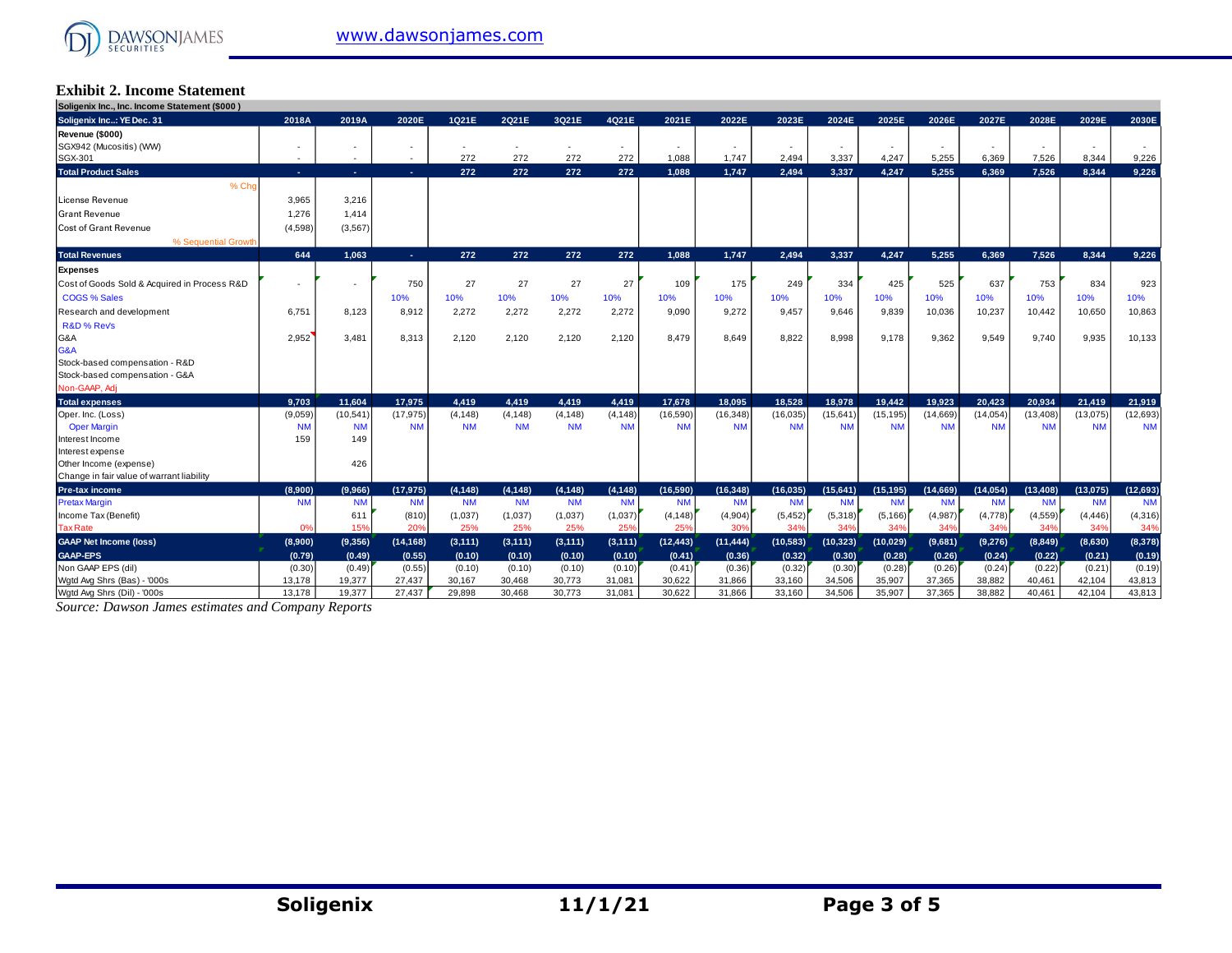

### **Important Disclosures:**

#### **Price Chart:**



Price target and rating changes over the past three years: Initiated – Buy – August 5, 2019 – Price Target \$3.00 Update – Buy – August 14, 2019 – Price Target \$3.00 Update – Buy – August 28, 2019 – Price Target \$3.00 Update – Buy – November 20, 2019 – Price Target \$3.00 Update – Buy – December 4, 2019 – Price Target \$3.00 Update – Buy – February 12, 2020 – Price Target \$3.00 Update – Buy – March 31, 2020 – Price Target \$3.00 Update – Buy – May 1, 2020 – Price Target \$3.00 Update – Buy – June 24, 2020 – Price Target \$3.00 Rating Change – Neutral – July 28, 2020 – Price Target \$2.00 Update – Neutral – September 2, 2020 – Price Target \$2.00 Update – Neutral – October 22, 2020 – Price Target \$2.00 Update – Neutral – November 12, 2020 – Price Target NA Update – Neutral – December 22, 2020 – Price Target NA Update – Neutral – May 11, 2021 – Price Target NA Update – Neutral – November 1, 2021 – Price Target NA

Dawson James Securities, Inc. (the "Firm") is a member of the Financial Industry Regulatory Authority ("FINRA") and the Securities Investor Protection Corporation ("SIPC").

The Firm does not make a market in the securities of the subject company(s). The Firm has NOT engaged in investment banking relationships with SNGX in the prior twelve months, as a manager or co-manager of a public offering and has NOT received compensation resulting from those relationships. The Firm may seek compensation for investment banking services in the future from the subject company(s). The Firm has NOT received any other compensation from the subject company(s) in the last 12 months for services unrelated to managing or co-managing of a public offering.

Neither the research analyst(s) whose name appears on this report nor any member of his (their) household is an officer, director or advisory board member of these companies. The Firm and/or its directors and employees may own securities of the company(s) in this report and may increase or decrease holdings in the future. As of October 31, 2021, the Firm as a whole did not beneficially own 1% or more of any class of common equity securities of the subject company(s) of this report. The Firm, its officers, directors, analysts or employees may affect transactions in and have long or short positions in the securities (or options or warrants related to those securities) of the company(s) subject to this report. The Firm may affect transactions as principal or agent in those securities.

Analysts receive no direct compensation in connection with the Firm's investment banking business. All Firm employees, including the analyst(s) responsible for preparing this report, may be eligible to receive non-product or service-specific monetary bonus compensation that is based upon various factors, including total revenues of the Firm and its affiliates as well as a portion of the proceeds from a broad pool of investment vehicles consisting of components of the compensation generated by investment banking activities, including but not limited to shares of stock and/or warrants, which may or may not include the securities referenced in this report.

Although the statements in this report have been obtained from and are based upon recognized statistical services, issuer reports or communications, or other sources that the Firm believes to be reliable, we cannot guarantee their accuracy. All opinions and estimates included in this report constitute the analyst's judgment as of the date of this report and are subject to change without notice.